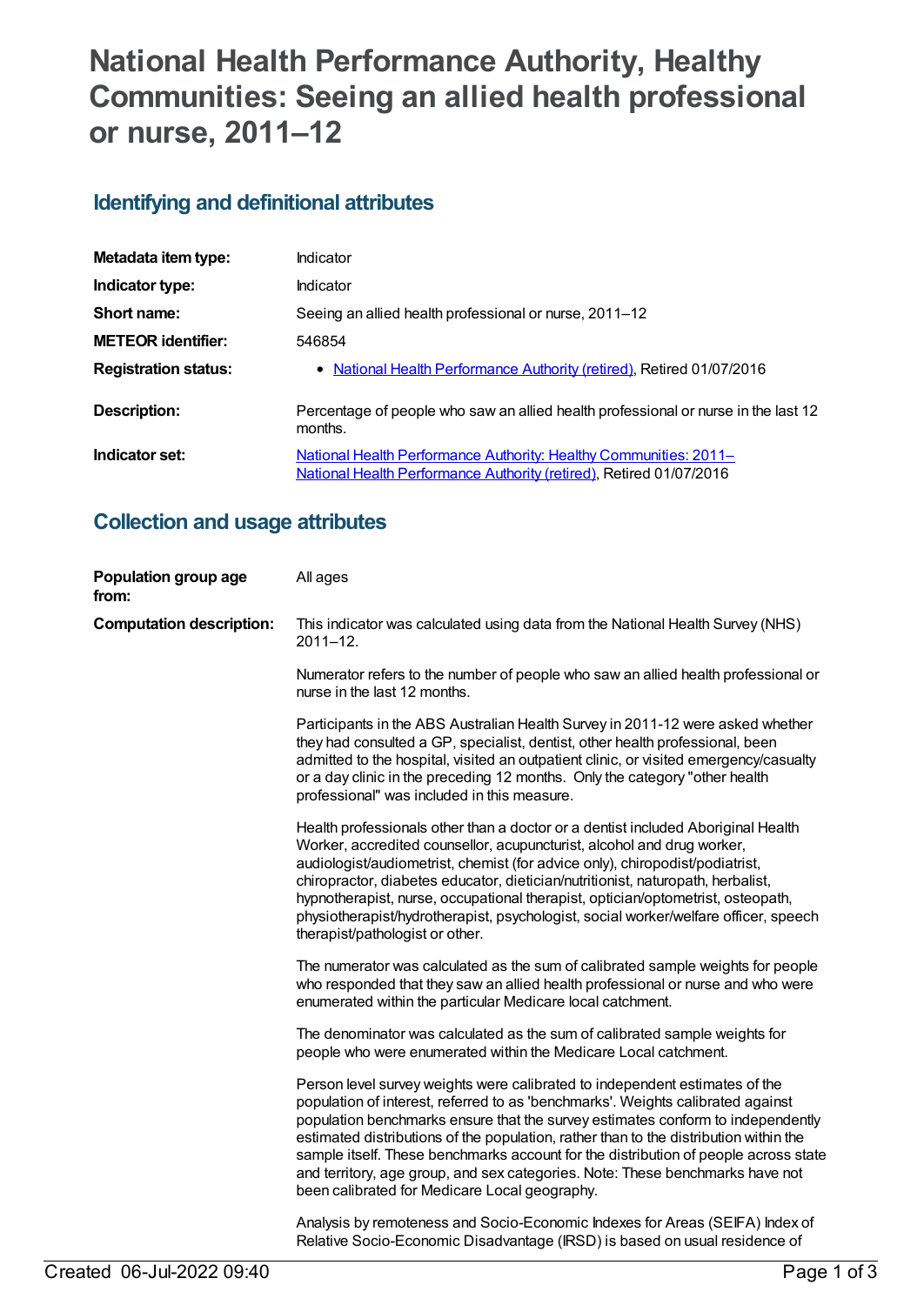|                                 | person.                                                                                                                                                                                                                                                                                                                                                                                                                                                                                                                                                                                                              |
|---------------------------------|----------------------------------------------------------------------------------------------------------------------------------------------------------------------------------------------------------------------------------------------------------------------------------------------------------------------------------------------------------------------------------------------------------------------------------------------------------------------------------------------------------------------------------------------------------------------------------------------------------------------|
|                                 | Presented as a percentage.                                                                                                                                                                                                                                                                                                                                                                                                                                                                                                                                                                                           |
|                                 | National Health Performance Authority suppression protocols                                                                                                                                                                                                                                                                                                                                                                                                                                                                                                                                                          |
|                                 | • Additional suppression rules were developed and applied by the National<br>Health Performance Authority to ensure robust reporting of these data at<br>small areas.                                                                                                                                                                                                                                                                                                                                                                                                                                                |
|                                 | • These suppression rules are based on limits for Relative Standard Error <sup>1</sup> and<br>Confidence Interval width of 30%, with additional cross-validation for<br>estimates close to these limits, that is plus or minus 3% of the limits. If an<br>estimate was marginal <sup>2</sup> with respect to Relative Standard Error, the<br>Confidence Interval width was used as the deciding factor. If an estimate was<br>marginal <sup>2</sup> with respect to Confidence Interval width, then Relative Standard<br>Error is used as the deciding factor. Data were suppressed based on the<br>following rules: |
|                                 | Relative Standard Error of 33% or greater, or Confidence Interval (95%) width<br>of 33% or greater, or                                                                                                                                                                                                                                                                                                                                                                                                                                                                                                               |
|                                 | Relative Standard Error between 27% and 33%, with significantly <sup>3</sup> wider<br>Confidence Interval width than the average for that indicator, or                                                                                                                                                                                                                                                                                                                                                                                                                                                              |
|                                 | Confidence Interval width between 27% and 33%, with significantly <sup>3</sup> wider<br>Relative Standard Error than the average for that indicator.                                                                                                                                                                                                                                                                                                                                                                                                                                                                 |
|                                 | <sup>1</sup> For a dichotomous proportion, Relative Standard Error can be defined as<br>the ratio of the standard error and the minimum of the estimate and its<br>complement (100%-estimate).                                                                                                                                                                                                                                                                                                                                                                                                                       |
|                                 | $2$ In this context, marginal is defined as within 10% of the 30% limit, or $+/-3$ %.                                                                                                                                                                                                                                                                                                                                                                                                                                                                                                                                |
|                                 | $3$ In this context, statistical significance is defined as at least two standard<br>deviations above average.                                                                                                                                                                                                                                                                                                                                                                                                                                                                                                       |
| <b>Computation:</b>             | 100 × (Numerator ÷ Denominator)                                                                                                                                                                                                                                                                                                                                                                                                                                                                                                                                                                                      |
| Numerator:                      | Number of people who saw an allied health professional or nurse in the last 12<br>months                                                                                                                                                                                                                                                                                                                                                                                                                                                                                                                             |
| <b>Numerator data elements:</b> | Data Element / Data Set-                                                                                                                                                                                                                                                                                                                                                                                                                                                                                                                                                                                             |
|                                 | Person-date of birth, MMYYYY                                                                                                                                                                                                                                                                                                                                                                                                                                                                                                                                                                                         |
|                                 | Data Element / Data Set-                                                                                                                                                                                                                                                                                                                                                                                                                                                                                                                                                                                             |
|                                 | Person—allied health professional or nurse contact indicator, yes/no code N                                                                                                                                                                                                                                                                                                                                                                                                                                                                                                                                          |
|                                 | Guide for use                                                                                                                                                                                                                                                                                                                                                                                                                                                                                                                                                                                                        |
|                                 | Data source type: Survey                                                                                                                                                                                                                                                                                                                                                                                                                                                                                                                                                                                             |
| Denominator:                    | Total population                                                                                                                                                                                                                                                                                                                                                                                                                                                                                                                                                                                                     |
| Denominator data<br>elements:   | Data Element / Data Set-                                                                                                                                                                                                                                                                                                                                                                                                                                                                                                                                                                                             |
|                                 | Person-age, total years N[NN]                                                                                                                                                                                                                                                                                                                                                                                                                                                                                                                                                                                        |
|                                 | Guide for use                                                                                                                                                                                                                                                                                                                                                                                                                                                                                                                                                                                                        |
|                                 | Data source type: Survey                                                                                                                                                                                                                                                                                                                                                                                                                                                                                                                                                                                             |
| Disaggregation:                 | Medicare Local catchments and Medicare Local peer groups.                                                                                                                                                                                                                                                                                                                                                                                                                                                                                                                                                            |